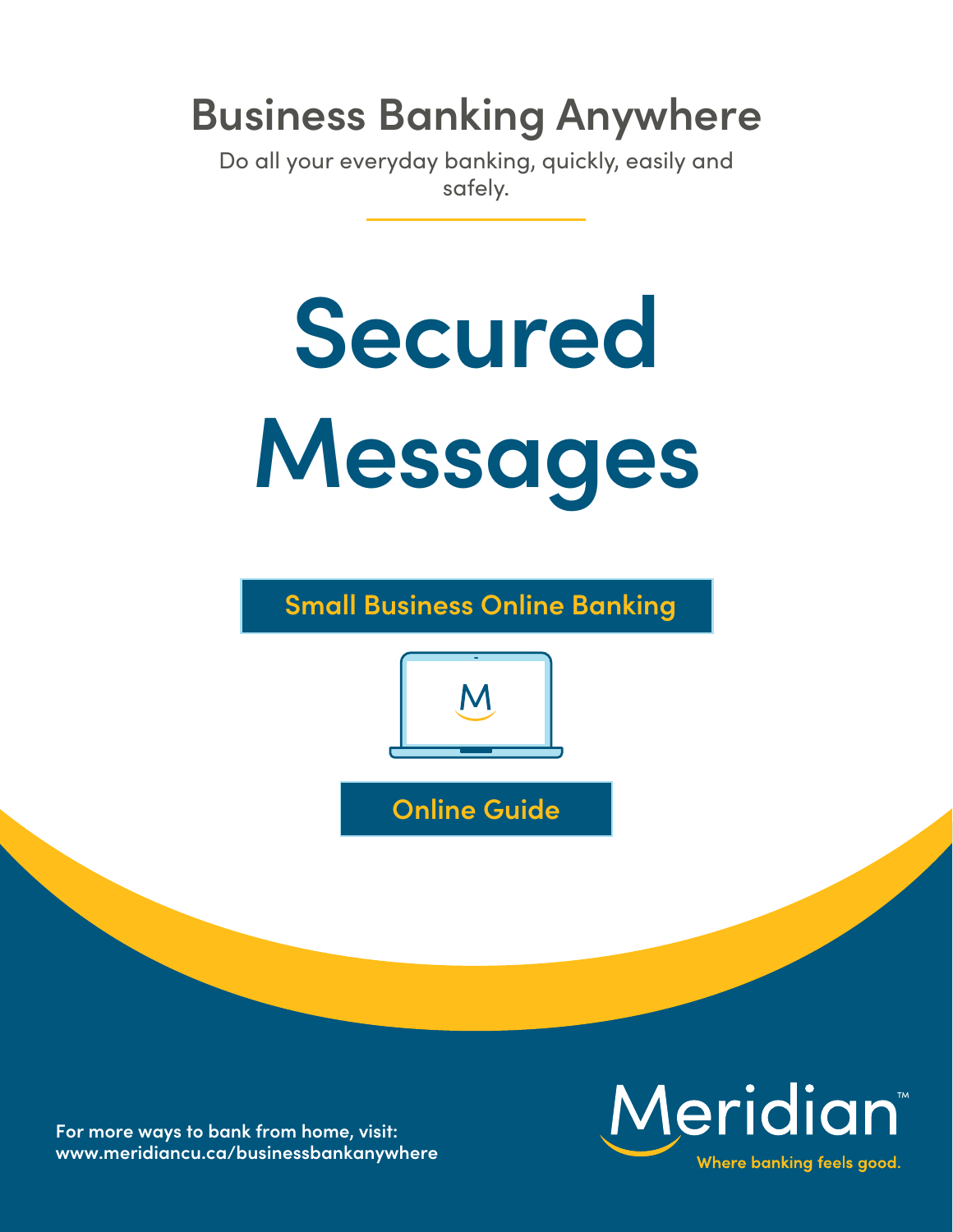This guide outlines how to send Secured Messages through the Small Business Online Banking Platform. Secured Messaging allows you to communicate safely and securely with Meridian.

Ensure that you have logged into your online banking before following the below instructions.

| <b>BUSINESS</b><br><b>PERSONAL</b><br><b>Meridian</b>     |                                              | <b>Accounts</b>                      | Welcome, Meridian - SBOB Digital Banking Internal Suspense<br><b>Bill Payments</b> | Contact Us<br>Secure Messages<br><b>Settings</b><br><b>Sign Out</b><br><b>Transfers</b><br><b>Alerts</b><br><b>Manage Users</b> |  |
|-----------------------------------------------------------|----------------------------------------------|--------------------------------------|------------------------------------------------------------------------------------|---------------------------------------------------------------------------------------------------------------------------------|--|
| \$0.00<br>Chequing &<br>Savings                           | <b>Account Summary</b><br>Add<br>Investments | Add<br>Logns                         | Add<br>Credit Cards                                                                | <b>VISA Business</b><br><b>Credit Cards</b>                                                                                     |  |
| <b>Day to Day Business</b><br><b>Expenses</b><br>Chequing |                                              | \$0.00<br>Select an<br><b>Action</b> | ⊉'                                                                                 | Our new comprehensive family<br>of business cards offers a range<br>of options.<br><b>LEARN MORE</b>                            |  |
| <b>Business Advantage</b>                                 |                                              | \$0.00<br>Select an                  |                                                                                    | <b>SEE FEATURED RATES v</b>                                                                                                     |  |

### **Step 1: Navigate to your Secure Messaging Page**

When you log into your Small Business Online Banking, click **Secure Messages** at the top of the screen to navigate to your secure messaging page.

When the small numbered bubble icon appears with the mail icon, this means there are unread secured messages in your inbox

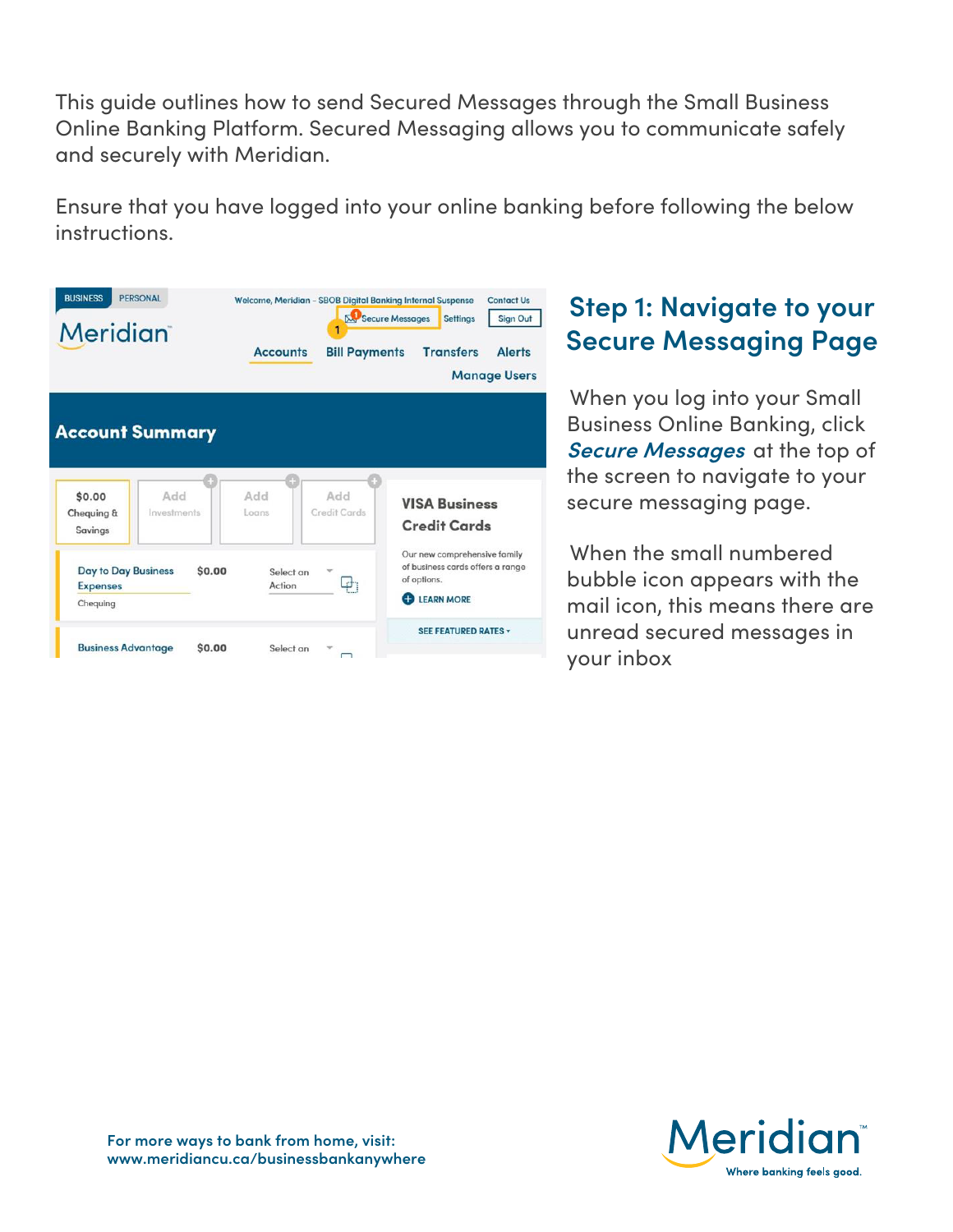| Meridian<br><b>Secure Message</b>                     | <b>Accounts</b>                                                               | <b>Bill Payments</b>                    | <b>Transfers</b><br><b>Alerts</b><br><b>Manage Users</b>                                                            |
|-------------------------------------------------------|-------------------------------------------------------------------------------|-----------------------------------------|---------------------------------------------------------------------------------------------------------------------|
| <b>My Messages</b>                                    |                                                                               |                                         | NEW MESSAGE                                                                                                         |
| <b>ASSIGNED TO</b>                                    | <b>SUBJECT</b>                                                                | <b>DATE</b>                             | DELETE                                                                                                              |
| Automated                                             | <b>Financial support for your business</b>                                    | Apr 07, 2020                            | $\mathbf{x}$                                                                                                        |
| Automated                                             | 15-month Non-Redeemable 2.10% GIC                                             | Aug 21, 2017                            | $\mathbf x$                                                                                                         |
| Automated                                             | Celebrate Canada's 150th with this great<br>rate                              | Jun 28, 2017                            | $\mathbf x$                                                                                                         |
| <b>PERSONAL</b><br><b>BUSINESS</b><br><b>Meridian</b> | Welcome, Meridian - SBOB Digital Banking Internal Suspense<br><b>Accounts</b> | Secure Messages<br><b>Bill Payments</b> | <b>Contact Us</b><br><b>Sign Out</b><br><b>Settings</b><br><b>Transfers</b><br><b>Alerts</b><br><b>Manage Users</b> |
| <b>Secure Message</b>                                 |                                                                               |                                         |                                                                                                                     |
|                                                       | Financial support for your business                                           | <b>O</b> PRINT                          | BACK TO MESSAGES                                                                                                    |
| Automated                                             | Received: Apr 07, 2020 12:00 AM (EST/EDT)                                     |                                         |                                                                                                                     |

All applications for this program must be submitted through one of Meridian's online banking platforms.

. The Canada Emergency Business Account Loan Program will provide qualifying businesses with access to a \$40,000 term loan at 0% interest until Dec 31, 2022.

## **Step 2: Retrieving and Replying to a message**

All new messages will appear at the top of the inbox and be white rather than grey. Click on the message to view it.

If there are any attachments for your review, they will appear at the top of the message.

You have the option to print the message by clicking the**Print** icon, or return to your secure messages inbox by clicking **Back To Message** .

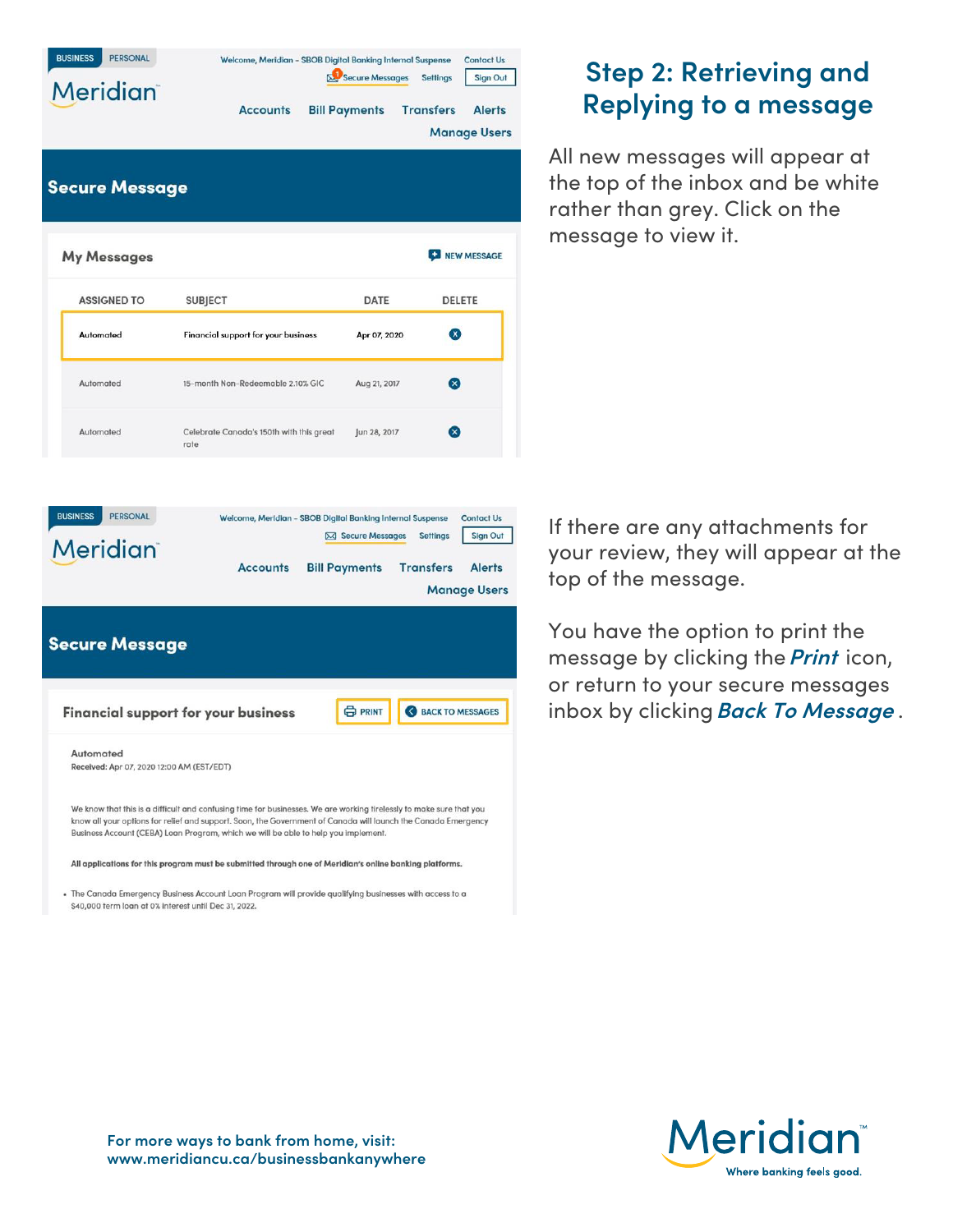|                | <b>Secure Message</b>   |                                                          |               |             |  |
|----------------|-------------------------|----------------------------------------------------------|---------------|-------------|--|
|                | <b>Compose Message</b>  |                                                          |               |             |  |
| 1<br>Subject:  |                         | Canada Emergency Buisness Account Loan Program           |               |             |  |
| $\overline{2}$ |                         | I have a question about my application for this program. |               |             |  |
|                | <b>O</b> ADD ATTACHMENT |                                                          |               |             |  |
|                |                         | Note: You can only add one attachment per message.       | 3             |             |  |
|                |                         |                                                          | <b>CANCEL</b> | <b>SEND</b> |  |

**By scrolling to the bottom of the message, you can also reply to a message by typing your response into the Reply field. Add attachments if necessary and then click the Send button.** 

**Once submitted, your message will have the same subject line as the subject of the original message.**